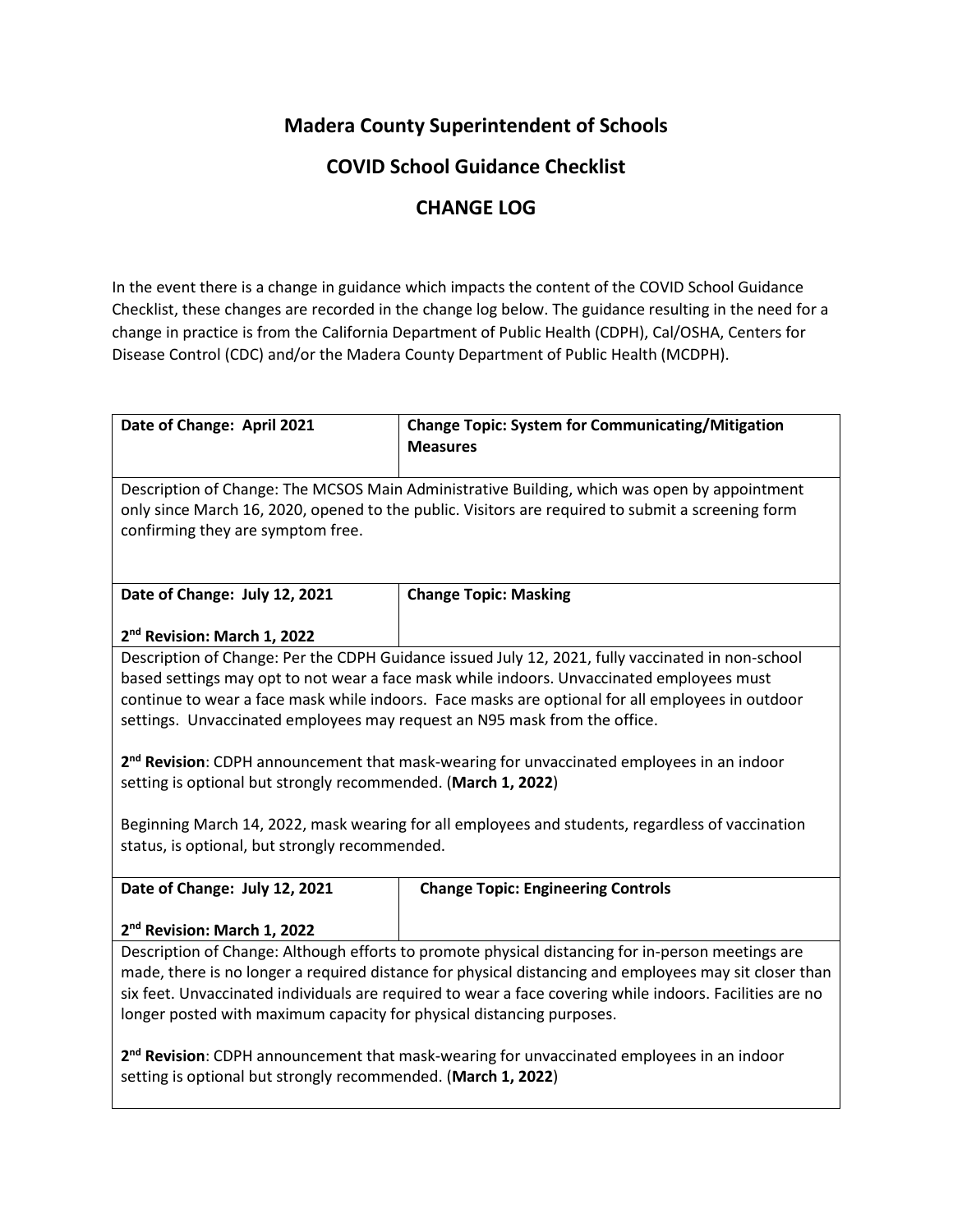| Date of Change: July 12, 2021                                                                                                                                                                                                                                                                                                                                                                                                                                                                                                                                                                                                                                                     | <b>Change Topic: Personal Protection Equipment</b>         |  |
|-----------------------------------------------------------------------------------------------------------------------------------------------------------------------------------------------------------------------------------------------------------------------------------------------------------------------------------------------------------------------------------------------------------------------------------------------------------------------------------------------------------------------------------------------------------------------------------------------------------------------------------------------------------------------------------|------------------------------------------------------------|--|
| Description of Change: Where services require contact with students closer than six feet, MCSOS will<br>provide additional PPE including gloves, gowns, and barriers. N95 masks will be provided to health<br>personnel and, upon request, to employees working with students that have a medical exemption for<br>wearing a face covering. Employees may request an N95 mask to wear.                                                                                                                                                                                                                                                                                            |                                                            |  |
| Date of Change: July 12, 2021<br>2 <sup>nd</sup> Revision: April 6, 2022                                                                                                                                                                                                                                                                                                                                                                                                                                                                                                                                                                                                          | <b>Change Topic: Exclusion of COVID-19 Cases</b>           |  |
| Description of Change: Only employees who are unvaccinated or not fully vaccinated will be excluded<br>from the workplace for a COVID-19 exposure. Fully vaccinated employees are permitted to remain at<br>work so long as they are symptom free.                                                                                                                                                                                                                                                                                                                                                                                                                                |                                                            |  |
| 2 <sup>nd</sup> Revision: April 6, 2022: Revised CDPH Guidance removed quarantine recommendations for<br>asymptomatic exposed person and updated definition for close contact and infectious period.<br>Close Contacts (General Public, exposed to someone with COVID-19): No Quarantine, regardless of<br>vaccination status. Persons infected within the prior 90 days do not need to be tested, quarantined,<br>or excluded from work unless symptoms develop. Test within 3-5 days after last exposure.<br>CDPH Guidance (April 6, 2022): https://www.cdph.ca.gov/Programs/CID/DCDC/Pages/COVID-<br>19/Guidance-on-Isolation-and-Quarantine-for-COVID-19-Contact-Tracing.aspx |                                                            |  |
| Date of Change: July 12, 2021<br>2 <sup>nd</sup> Revision: April 6, 2022                                                                                                                                                                                                                                                                                                                                                                                                                                                                                                                                                                                                          | <b>Change Topic: Return to Work Criteria</b>               |  |
| Description of Change: An unvaccinated or partially vaccinated employee, who is a close contact of an<br>individual with a confirmed positive COVID-19 infection, will quarantine for a 10-day period. The<br>unvaccinated employee may conduct a COVID-19 test on Day 6 of exposure and return on Day 8 if the<br>test is negative and the employee is symptom free. Fully vaccinated employees are not required to<br>quarantine if they are free of symptoms.                                                                                                                                                                                                                  |                                                            |  |
| 2 <sup>nd</sup> Revision: April 6, 2022: Please refer to Change Topic: Exclusion of COVID-19 Cases above.                                                                                                                                                                                                                                                                                                                                                                                                                                                                                                                                                                         |                                                            |  |
| Date of Change: August 2, 2021                                                                                                                                                                                                                                                                                                                                                                                                                                                                                                                                                                                                                                                    | <b>Change Topic: Stable Groups and Physical Distancing</b> |  |
| Description of Change: As a result of the CDPH Guidance issued July 12, 2021, classrooms are no<br>longer required to maintain stable group structures and physical distancing requirements. Students<br>are able to mainstream and although physical distancing is recommended, it is not required.                                                                                                                                                                                                                                                                                                                                                                              |                                                            |  |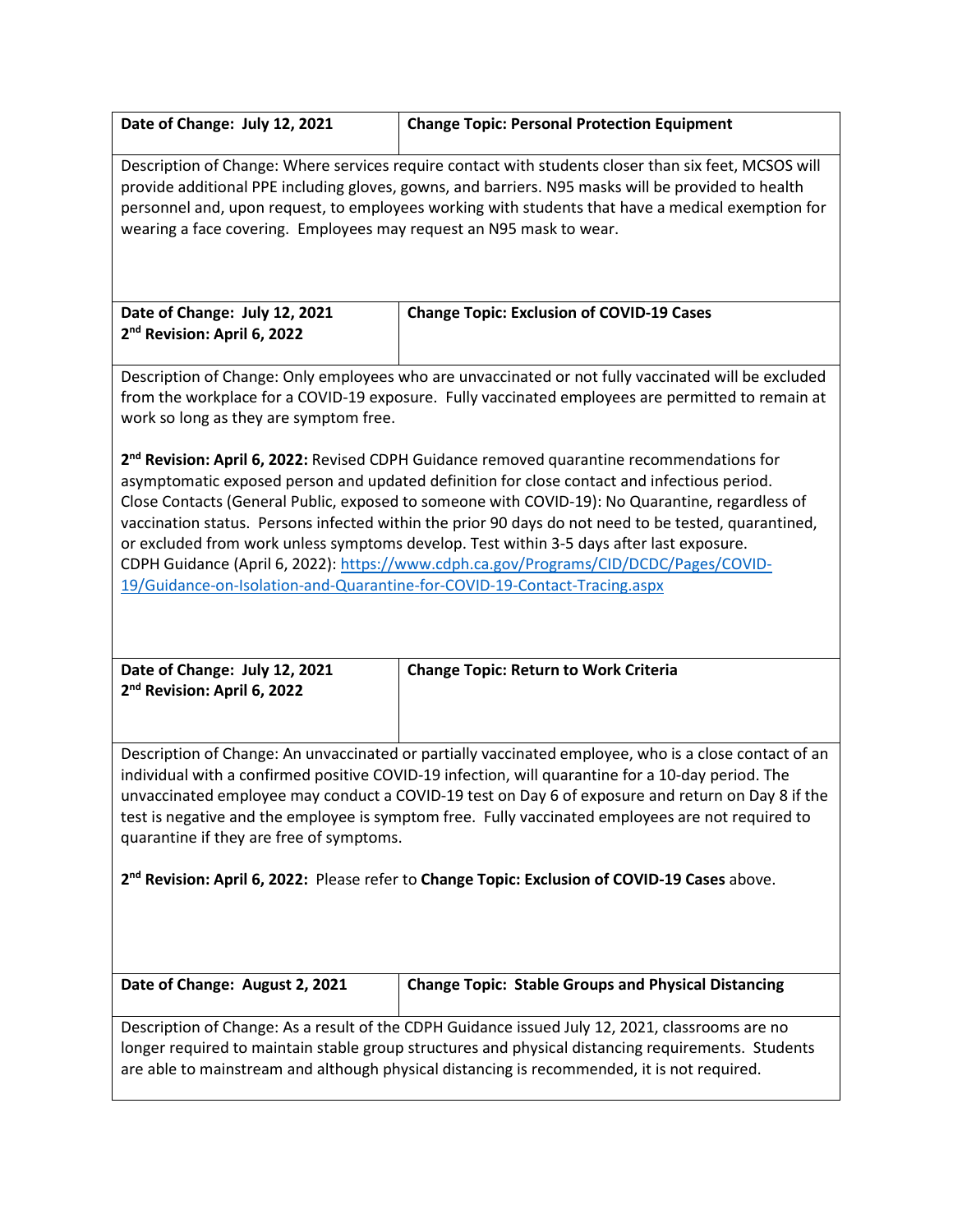|                                                                                                                                                                                                                                                                                                                                                                                                                                                                                                                                                                                                                                                                                                                                                                                                                                                                                                                                                                                                 | Date of Change: August 2, 2021                                                                                | <b>Change Topic: Ventilation</b>                                                                                                                                                                                                                                                                                                                                                                                                                                                                                                                       |
|-------------------------------------------------------------------------------------------------------------------------------------------------------------------------------------------------------------------------------------------------------------------------------------------------------------------------------------------------------------------------------------------------------------------------------------------------------------------------------------------------------------------------------------------------------------------------------------------------------------------------------------------------------------------------------------------------------------------------------------------------------------------------------------------------------------------------------------------------------------------------------------------------------------------------------------------------------------------------------------------------|---------------------------------------------------------------------------------------------------------------|--------------------------------------------------------------------------------------------------------------------------------------------------------------------------------------------------------------------------------------------------------------------------------------------------------------------------------------------------------------------------------------------------------------------------------------------------------------------------------------------------------------------------------------------------------|
| Description: MCSOS utilizes a minimum of a MERV 13 HEPA filter in all MCSOS owned units and has<br>provided educators the ability to request a stand-alone air purifier for classrooms and workspaces to<br>augment the HVAC systems currently in place.                                                                                                                                                                                                                                                                                                                                                                                                                                                                                                                                                                                                                                                                                                                                        |                                                                                                               |                                                                                                                                                                                                                                                                                                                                                                                                                                                                                                                                                        |
|                                                                                                                                                                                                                                                                                                                                                                                                                                                                                                                                                                                                                                                                                                                                                                                                                                                                                                                                                                                                 | Date of Change: August 2, 2021                                                                                | <b>Change Topic: Physical Distancing</b>                                                                                                                                                                                                                                                                                                                                                                                                                                                                                                               |
| Due to the structure of Special Needs and Alternative Education classes, in many cases social<br>distancing may still occur, but there is no longer a mandate to ensure stable groups or strict physical<br>distancing. In cases where students will be "mainstreaming" in non-special education classrooms,<br>they may be less than three feet from their peers. Employees in classrooms and office settings are<br>encouraged to practice physical distancing, to the extent possible, but it is no longer a requirement.                                                                                                                                                                                                                                                                                                                                                                                                                                                                    |                                                                                                               |                                                                                                                                                                                                                                                                                                                                                                                                                                                                                                                                                        |
|                                                                                                                                                                                                                                                                                                                                                                                                                                                                                                                                                                                                                                                                                                                                                                                                                                                                                                                                                                                                 | Date of Change: August 2, 2021                                                                                | <b>Change Topic: Testing of Staff and Students</b>                                                                                                                                                                                                                                                                                                                                                                                                                                                                                                     |
| 2 <sup>nd</sup> Revision: April 6, 2022<br>Description of Change: MCSOS will continue to offer voluntary COVID-19 screening test options for<br>staff. In addition, MCSOS is working with the Madera County Department of Public Health in<br>providing access to BINAX Rapid tests and PCR tests for both staff and students in the case of COVID-<br>related symptoms or possible exposure to COVID-19 in the workplace.<br>If there is a need for quarantine, then the CDPH Guidance (July 12, 2021) will be followed:<br>Vaccinated close contacts not exhibiting symptoms will not be required to quarantine.<br>Quarantine recommendations for unvaccinated students:<br>When both parties were wearing a mask in the indoor classroom setting, unvaccinated students who<br>are close contacts (more than 15 minutes over a 24-hour period within 0-6 feet indoors) may undergo<br>a modified 10-day quarantine as follows: They may continue to attend school for in-person instruction |                                                                                                               |                                                                                                                                                                                                                                                                                                                                                                                                                                                                                                                                                        |
| if they:<br>j,<br>ii.<br>iii.<br>iv.                                                                                                                                                                                                                                                                                                                                                                                                                                                                                                                                                                                                                                                                                                                                                                                                                                                                                                                                                            | Are asymptomatic;<br>Continue to appropriately mask, as required;<br>activities within the community setting. | Undergo at least twice weekly testing during the 10-day quarantine; and<br>Continue to quarantine for all extracurricular activities at school, including sports, and                                                                                                                                                                                                                                                                                                                                                                                  |
| i.<br>ii.                                                                                                                                                                                                                                                                                                                                                                                                                                                                                                                                                                                                                                                                                                                                                                                                                                                                                                                                                                                       | students as described above.<br>of last exposure and tests negative.                                          | Quarantine recommendations for: unvaccinated close contacts who were not wearing masks or for<br>whom the infected individual was not wearing a mask during the indoor exposure; or unvaccinated<br>a. For these contacts, those who remain asymptomatic, meaning they have NOT had any<br>symptoms, may discontinue self-quarantine under the following conditions:<br>Quarantine can end after Day 10 from the date of last exposure without testing; OR<br>Quarantine can end on Day 8 if a diagnostic specimen is collected on Day 6 from the date |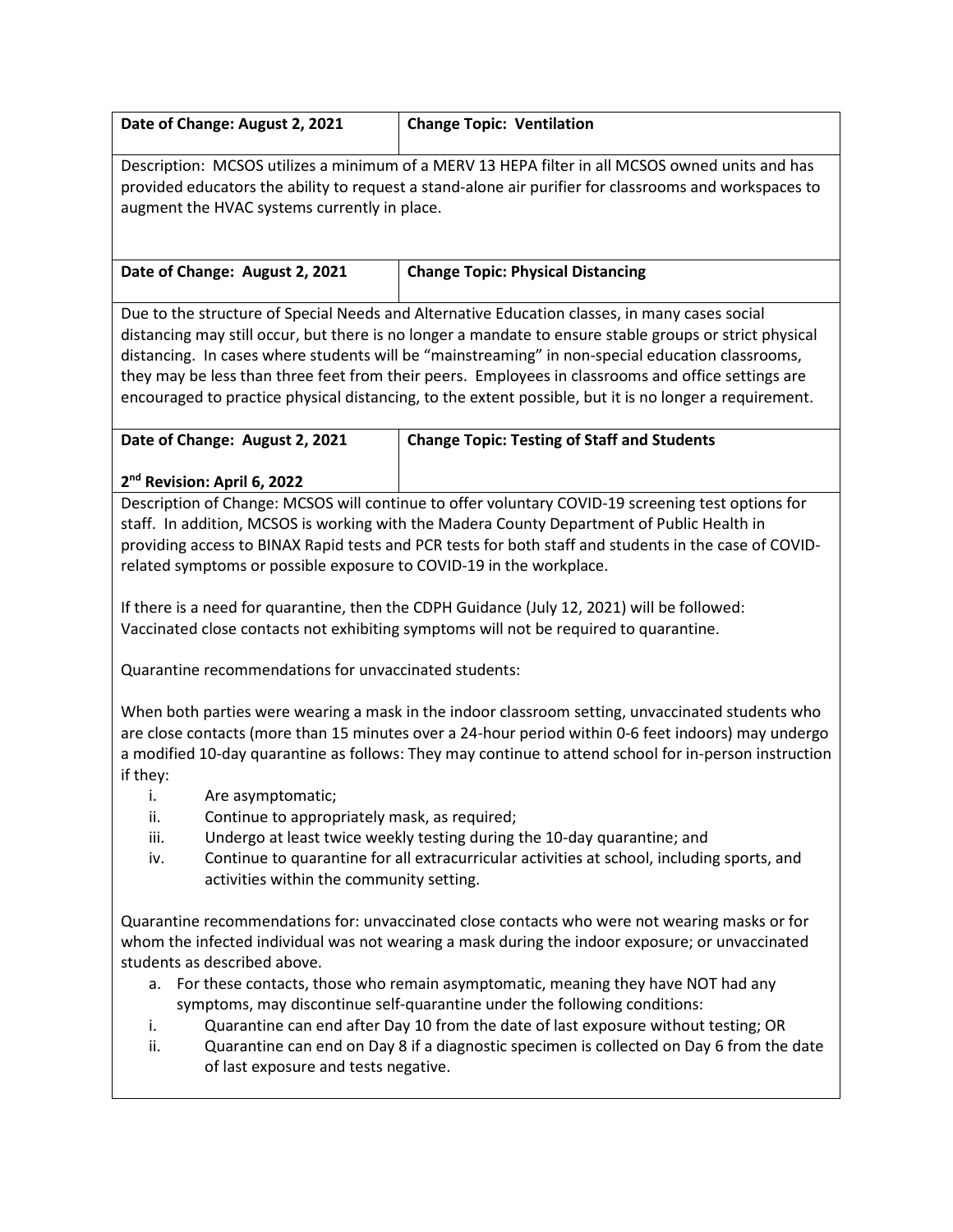2<sup>nd</sup> Revision: April 6, 2022: Revised CDPH Guidance removed quarantine recommendations for asymptomatic exposed person and updated definition for close contact and infectious period. Close Contacts (General Public, exposed to someone with COVID-19): No Quarantine, regardless of vaccination status. Persons infected within the prior 90 days do not need to be tested, quarantined, or excluded from work unless symptoms develop. Test within 3-5 days after last exposure. CDPH Guidance (April 6, 2022)[: https://www.cdph.ca.gov/Programs/CID/DCDC/Pages/COVID-](https://www.cdph.ca.gov/Programs/CID/DCDC/Pages/COVID-19/Guidance-on-Isolation-and-Quarantine-for-COVID-19-Contact-Tracing.aspx)[19/Guidance-on-Isolation-and-Quarantine-for-COVID-19-Contact-Tracing.aspx](https://www.cdph.ca.gov/Programs/CID/DCDC/Pages/COVID-19/Guidance-on-Isolation-and-Quarantine-for-COVID-19-Contact-Tracing.aspx)

| Date of Change: August 2, 2021                                                                   | <b>Change Topic: Employee Screening</b> |
|--------------------------------------------------------------------------------------------------|-----------------------------------------|
|                                                                                                  |                                         |
| Description of Change: Vaccinated employees in non-school settings have the option to not wear a |                                         |

Description of Change: Vaccinated employees in non-school settings have the option to not wear a face mask; six feet physical distancing is recommended, but not required.

**Date of Change: July 12, 2021 Change Topic: Investigating and Responding to COVID-19 Cases** 

Description of Change: Per the CDPH Guidance issued July 12, 2021, fully vaccinated employees who are a close contact, defined as closer than 6 feet for 15 minutes or longer in 24-hour cumulative period two days prior to the onset of symptoms, or who are exposed to an individual currently infected with COVID are not required to quarantine, so long as they remain symptom free. Employees who are close contacts may test on the sixth day of quarantine and return on the eighth day of quarantine if the test results are negative. The Madera County Department of Public Health is notified in the event that an employee or student has tested positive. The appropriate contact tracing information is submitted to the "School Portal for Outbreak Tracking (SPOT) database. Human Resources submits notification to Self-Insured Schools of California for employees who test positive for COVID.

| Date of Change: January 2021 | Change Topic: System for Communicating |
|------------------------------|----------------------------------------|

Description of Change: In accordance with Cal/OSHA Guidance in the event an employee or student tests positive for COVID-19, all employees on the site are notified, via email, of the close contact or potential exposure. Attached to the change log is a copy of the email notification. Additionally, the Madera County Department of Public Health is notified of the test positive case. The appropriate contact tracing information is submitted to the "School Portal for Outbreak Tracking (SPOT) database. Human Resources submits notification to Self-Insured Schools of California for employees who test positive for COVID.

| Date of Change: August 2021                                                                     | Topic of Change: Appendix B: MCSOS COVID-19 Screening<br>Checklist |
|-------------------------------------------------------------------------------------------------|--------------------------------------------------------------------|
| Description of Change: Form to include a question about COVID-19 vaccination status and updated |                                                                    |
| guidance that if fully vaccinated, do not quarantine if a close contact or exposed to COVID-19. |                                                                    |